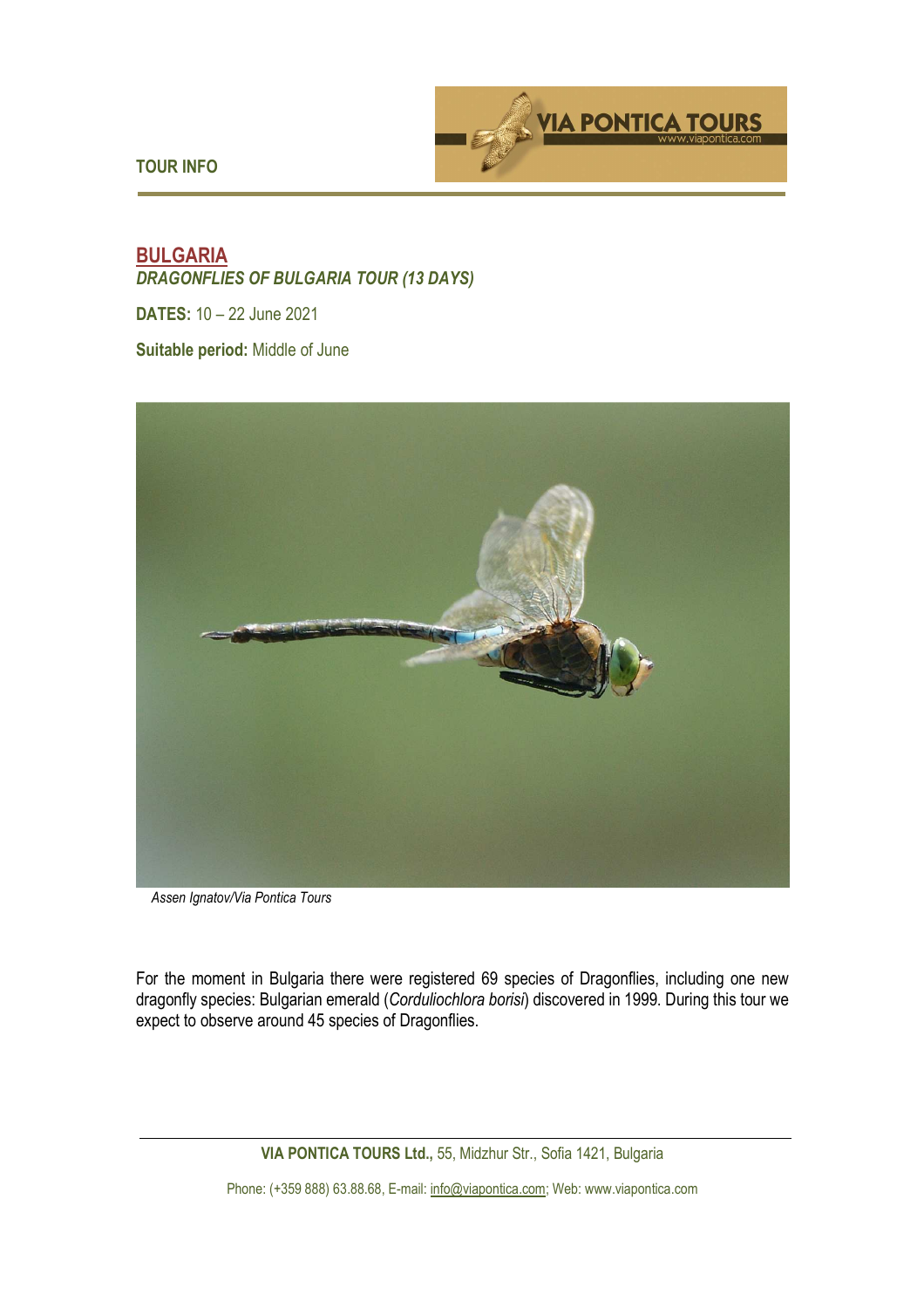# **Day 1**

Arrival at Sofia airport and transfer to town of Melnik, where we will stay for three nights. Along the road we will make a short exploration stop at Vedena River and Kresna Gorge where we expect to see among the others *Beautiful and Banded Demoiselles, Common Clubtail and Sombre Goldenring*. Late in the afternoon we will arrive in the town of Melnik. Melnik is a picturesque historic village famous for its locally produced wines. After an accommodation in the hotel we will visit a typical cave and we will test different wines.

# **Day 2**

After breakfast we will explore the area near Struma River and we expect to see *Eastern Willow Spreadwing, Variable and Small Red-eyed Damselflies, Blue-eye, Green-eyed and Blue-eyed Hawkers, River Clubtail, Scarce Chaser* and *White-tailed Skimmer, Scarlet, Southern, Red-veined and Marshland Darters*, and other species. We will visit the only known locality in Bulgaria for the *Black Pennant* and newly discovered *Bladetail.* In the evening we will return to our hotel for a second overnight.

### **Day 3**

This day is dedicated to the lower slopes of ( will be spent in) Alibotush and Pirin Mts where we expect to see *Balkan Goldenring, Eastern Spectre, Southern Skimmer* and some other species. This region is also famous with great number of butterfly species – more than 70 species appear there and we expect to see *Sandy Grizzled Skipper,* many blues such as *Phalakron Blue, Mountain Alcon Blue, Meleager's Blue*, up to three species of *anomalous blue, Osiris Blue, Escher's Blue* and *False Eros Blue*.

#### **Day 4**

Transfer to spectacular Trigrad gorge in Western Rhodope Mountain with several stops along the road for *Somber Goldenring, Banded Darter* and *Yellow-winged Darter; Green-eyed Hawker, Lesser Emperor, Downy Emerald, Broad Scarlet (Darter); Yellow-winged Darter, Scarce Emerald Damselfly and Green-eyed (Norfolk) Hawker.* This spectacular gorge is one of the best places to watch the *Wallcreeper* in Europe. Diner and overnight.

# **Day 5**

On this day we continue our trip east to the Eastern Rhodope Mts with longer stop at Smolyan Lakes exploring *Northern Damselfly, Downy Emerald, Four-spotted and Scarce Chaser, Blue-eyed Hawker* and some other species. Lunch on the way and late in the afternoon we arrive in our hotel in the Eastern Rhodope Mts for three-nights stay.

#### **Day 6**

After breakfast we will explore Arda and Krumovitsa River valleys for *Small Red-eyed Damselfly, Dainty Damselfly, Odalisque, Eastern Spectre, Balkan* and *Southern Emerald, Lesser Emperor, Southern Darter* and many more. Picnic lunch. Late in the afternoon we will return to our hotel for a second overnight.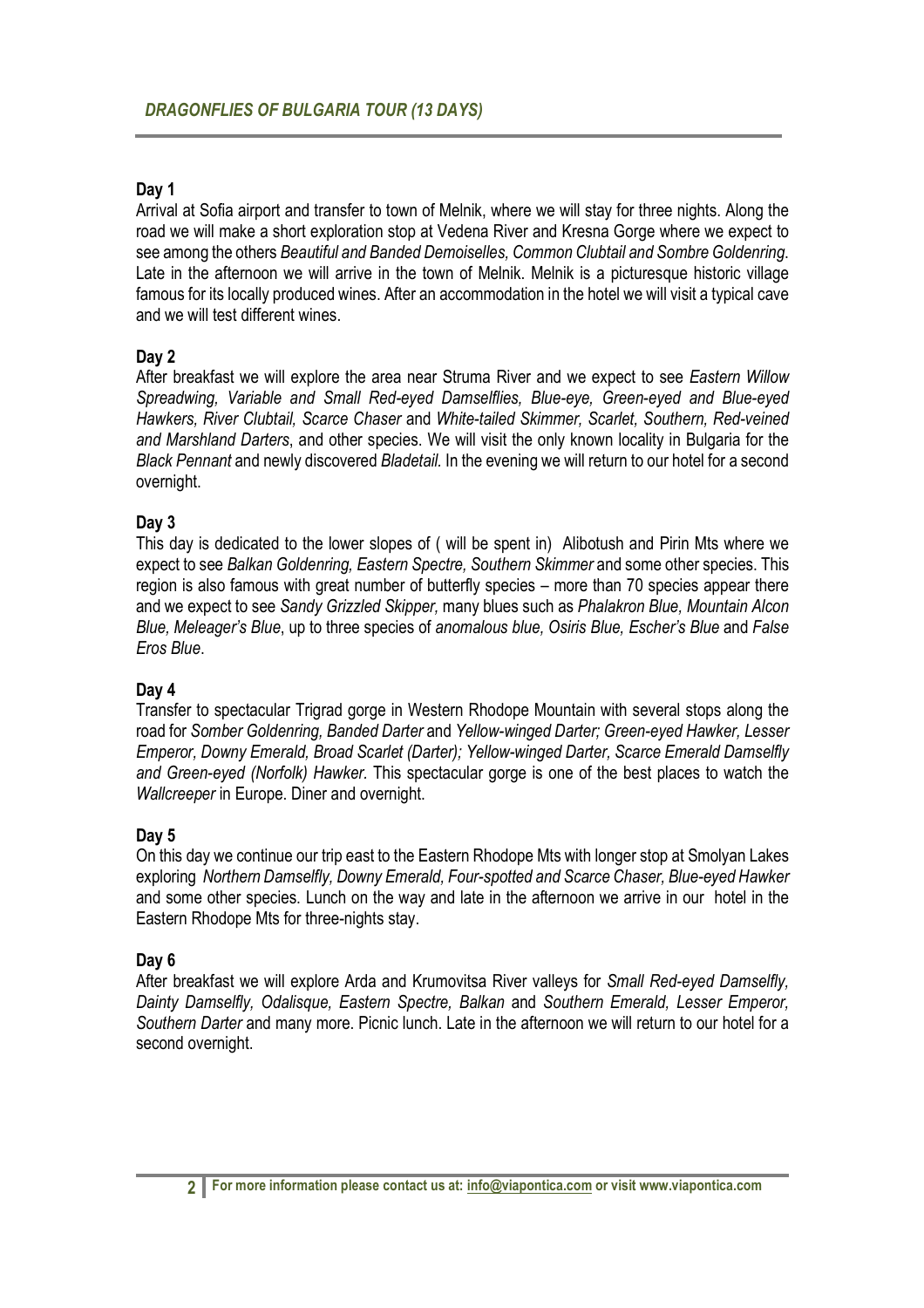# **Day 7**

We will have a day spent close to the border at Biala reka River valley for *Blue-eye, Small Red-eyed, Scarce Emerald* and *Southern Emerald Damselfly, Dainty Damselfly, Western Willow Spreadwing, Bulgarian and Balkan Emeralds, Turkish Goldenring, Eastern Spectre, Blue-eyed Hawker, Ruddy Darter*. Picnic lunch. Late in the afternoon we will return to our hotel for the last night there.

### **Day 8**

Transfer to Burgas on the Black Sea coast with two special stops on the way. Species we expect to see - *Southern Emerald Damselfly, Small Spreadwing, Eastern Willow Spreadwing, Winter Damselfly, Blue-eye, Dainty Bluet, Lesser Emperor, White-tailed* and *Southern Skimmers, Broad Scarlet (Darter), Southern and Red-veined Darters; Ornate Bluet, River and Common Clubtails, Scarce Chaser*. We will arrive at our hotel late in the afternoon for four-nights stay.

### **Day 9**

On this day we will explore Burgas wetlands. There we can expect more than twenty species of Dragonflies including *Southern Emerald Damselfly, Dark Spreadwing, Winter Damselfly, Dainty Damselfly, Goblet-marked Damselfly (Blue-eye), Norfolk Hawker, Lesser Emperor, Vagrant Emperor, White-tailed Skimmer, Scarlet Darter, Southern Darter*. This is the second locality of *Black Pennant* in the country.

### **Day 10**

Drive south where we will visit several protected areas and coastal wetlands – marshes and river mouths near the Black Sea coast. Species include *Western* and *Eastern Willow Spreadwings, Small Emerald Damselfly, Lesser* and *Vagrant Emperors, Blue-eyed* and *Turkish Goldenrings, Balkan Emerald, Scarce Chaser, Keeled Skimmer, Red-veined Darter*. Picnic lunch on the coast. Back to our hotel in the evening.

#### **Day 11**

On this day we will explore Strandzha Mt searching for *Odalisque, Goblet-marked Damselfly, Southern Migrant Hawker, Small Pincertail, Eastern Spectre, Turkish Goldenring* and many more. Late in the afternoon we will rerurn to our hotel. Picnic lunch.

#### **Day 12**

Transfer to Stara Zagora region for the final night-stay with two stops on the way (near Tvurditsa). Species we expect to see: *Southern Migrant Hawker, Eastern Spectre, Small Pincertail, Balkan* and *Sombre Goldenrings*.

#### **Day 13**

Transfer to Sofia with stop at Maritsa River looking for *Small Pincertail, River Clubtail* and *Green Snaketail, White-tailed Skimmer* and some other species. Departure.

**Group size:** 4-14 persons 985 EUR **Individual:** 2-3 persons 1 195 EUR **Deposit:** 200 EUR **Single room supplement:** 170 EUR